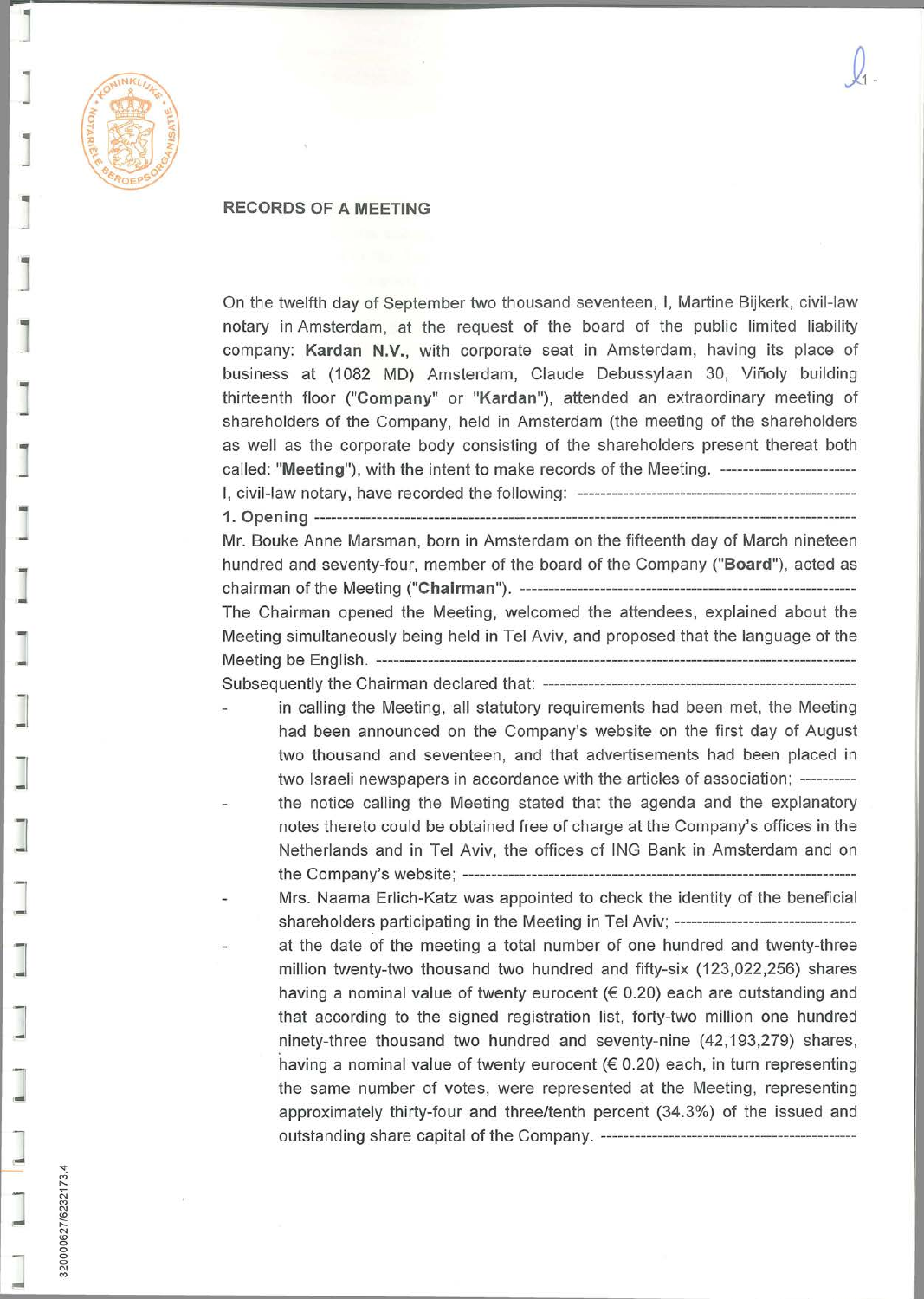

After making some further practical announcements, the Chairman continued with the following item on the agenda. — -

 $-2$ 

2. Appointment of Ms. Tall as independent non-executive member of the Board The Chairman explained that the Board considers it in the best interest of the Company that the Board consists of nine (9) members of which the majority is independent. As Ms. Seinstra, one of the independent members of the Board, has previously stepped down, the Board has a vacancy for an independent Board member. It is therefore proposed, in accordance with the nomination of the Board, to appoint Ms. Cécile Tall as independent non-executive member of the Board. — The Chairman explained that the Board has nominated Ms. Tall for appointment because of her extensive knowledge as general legal counsel and board member of various companies woridwide. Ms. Tall has also extensive experience in lobbying and standardization matters. After the appointment of Ms. Tall, the Board will again have a majority of independent board members. ———

The remuneration, appointment and selection committee had recommended to the Board to propose Ms. Tall to the general meeting for appointment as independent non-executive Board member. The Board, having considered the committee's recommendation, had accepted this proposal. ——

The proposal is, in accordance with the nomination of the Board, to appoint Ms. Tall as non-executive member of the Board for a term of four (4) years, ending at the annual general meeting in two thousand and twenty-one.

Answering a question raised bv Mr. Vas Visser, Ms. Tall explained that she expected to bring her experience in the field of refinancing and corporate transactions to the Board. The Chairman added that Ms. Tall's predecessor, Ms. Seinstra, also had a legal background and that the Board had been looking for a successor with similar experience. \_

There being no further questions, the Chairman established that the proposal was adopted and congratulated Ms. Tall with her appointment.

**3. Determination remuneration Ms. Tall —** 

Following the approval of agenda item 2, it was proposed to approve the annual remuneration of Ms. Tall at twenty-six thousand euro ( $\epsilon$  26,000) for her membership of the Board. Furthermore, subject to Ms. Tall's appointment as non-executive member of the Board, she will be eligible for appointment as a member of a Board Committee, in which case Ms. Tall will receive an additional fee. The Chairman explained that the proposed remuneration is in line with the Company's remuneration poiicy as amended and approved by the sharéholders at the annual general meeting held on the twenty-eighth day of May two thousand and fifteen. ----------------------------There being no questions, the Chairman established that the proposal was adopted. - **4. Amendment of the articles of association. ——**  The Chairman explained that the main purpose for proposing to cancel article 8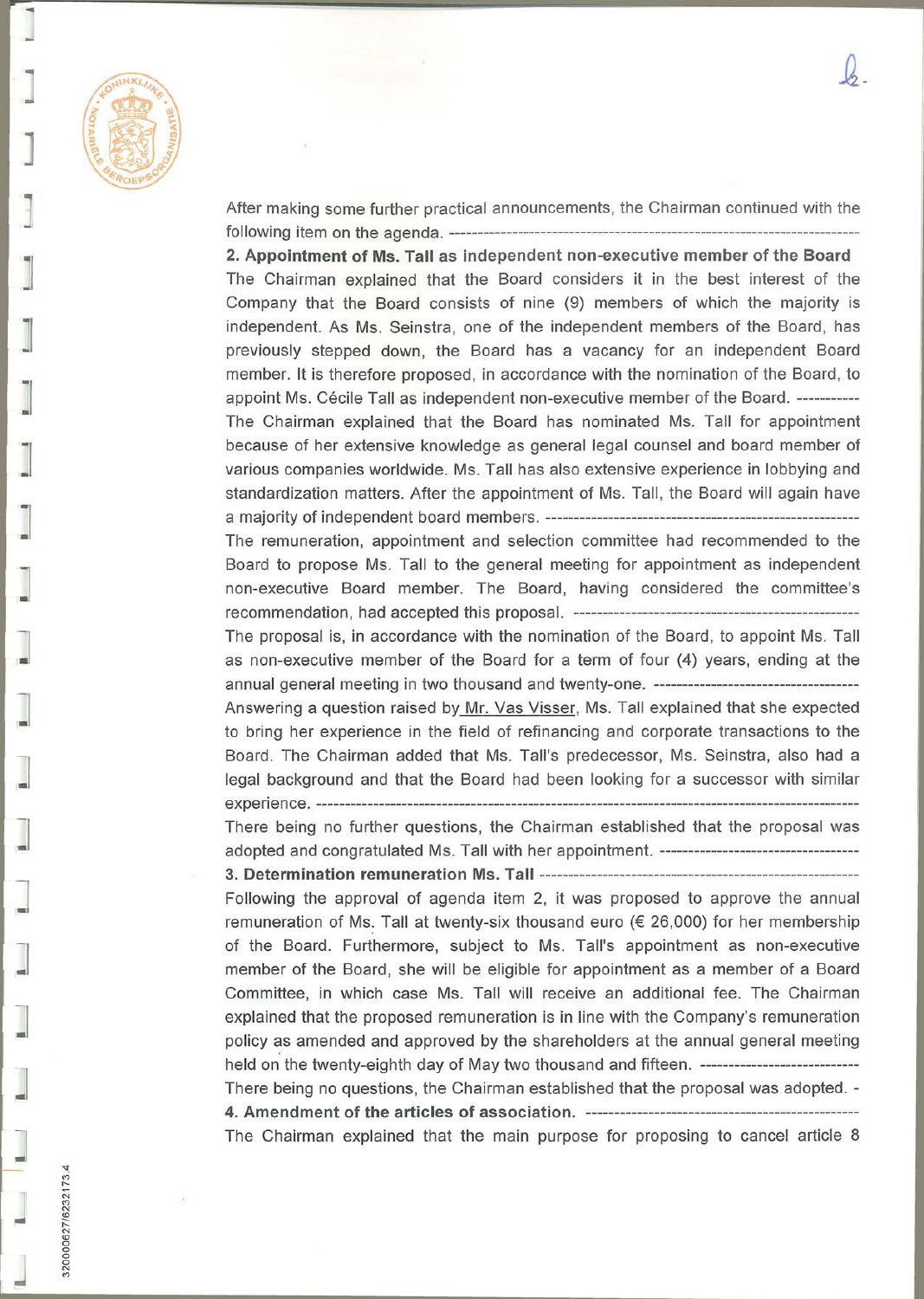

320000627/6232173.4

paragraph 2 of the articles of association and to amend article 43 paragraph 1 was to bring these up to date with current Israeli law, as explained in detail in the explanatory notes to the agenda for the Meeting. It was also proposed to authorize every (candidate) civil-law notary of Houthoff, with the power of substitution, to execute the deed of amendment. ——

**4.a. Cancellation of article 8 paragraph 2** 

The Chairman explained that the Special Majority requirements applicable to the resolution for the cancellation of article 8 paragraph 2 of the articles of association, and that the number of votes against the proposal to cancel article 8 paragraph 2 already exercised before the Meeting exceeded the maximum number permitted under the Special Majority requirements, so that the proposal was in fact already rejected prior to the Meeting taking a vote. ——— —

Mr. Brack, on behalf of Deutsche Bank, informed the Meeting of his instruction to vote against the proposal, even if the proposal would not be put to the vote.

**4. b. Amendment of article 43 paragraph 1 — ——**  There being no questions, the Chairman established that the proposal was adopted. It was explicitly mentioned that the resolution also included the granting of a power of attorney to execute the deed of amendment of the articles of association, as included in the explanatory notes. — -— **5. Closing — — -——-**

Mr. Vas Visser asked the Chairman to elaborate on the strategy for the coming years. The Chairman requested Mr. Hasson to answer the question. Mr. Hasson explained that not much had changed since the last meeting of sharéholders of the Company. The Board continues working to generate the necessary liquidity to enable the Company to meet its liabilities. He mentioned that the next repayment to accomplish will be in February two thousand eighteen. The Board has always kept the sharéholders informed on the obligations of the Company. Mr. Hasson stated that not all funds are available yet, but that the Board expected to be able to meet the deadline. What will happen following that moment depends on the possibilities to generate additional funds. At the short and medium term servicing the Company's debts is the main goal. —— — — There being no further questions the Chairman closed the Meeting at around thirteen hours and twenty minutes. In order to proof his approval of the minutes of the Meeting, the Chairman will sign this deed. — —— ———\_ — - THIS DEED, — —————- — — -

is executed in Amsterdam on the twenty-first day of November two thousand and seventeen. — —~

After the substance of this deed, and thereupon an explanation, had been communicated to the Chairman, he declared that he had taken cognizance of its